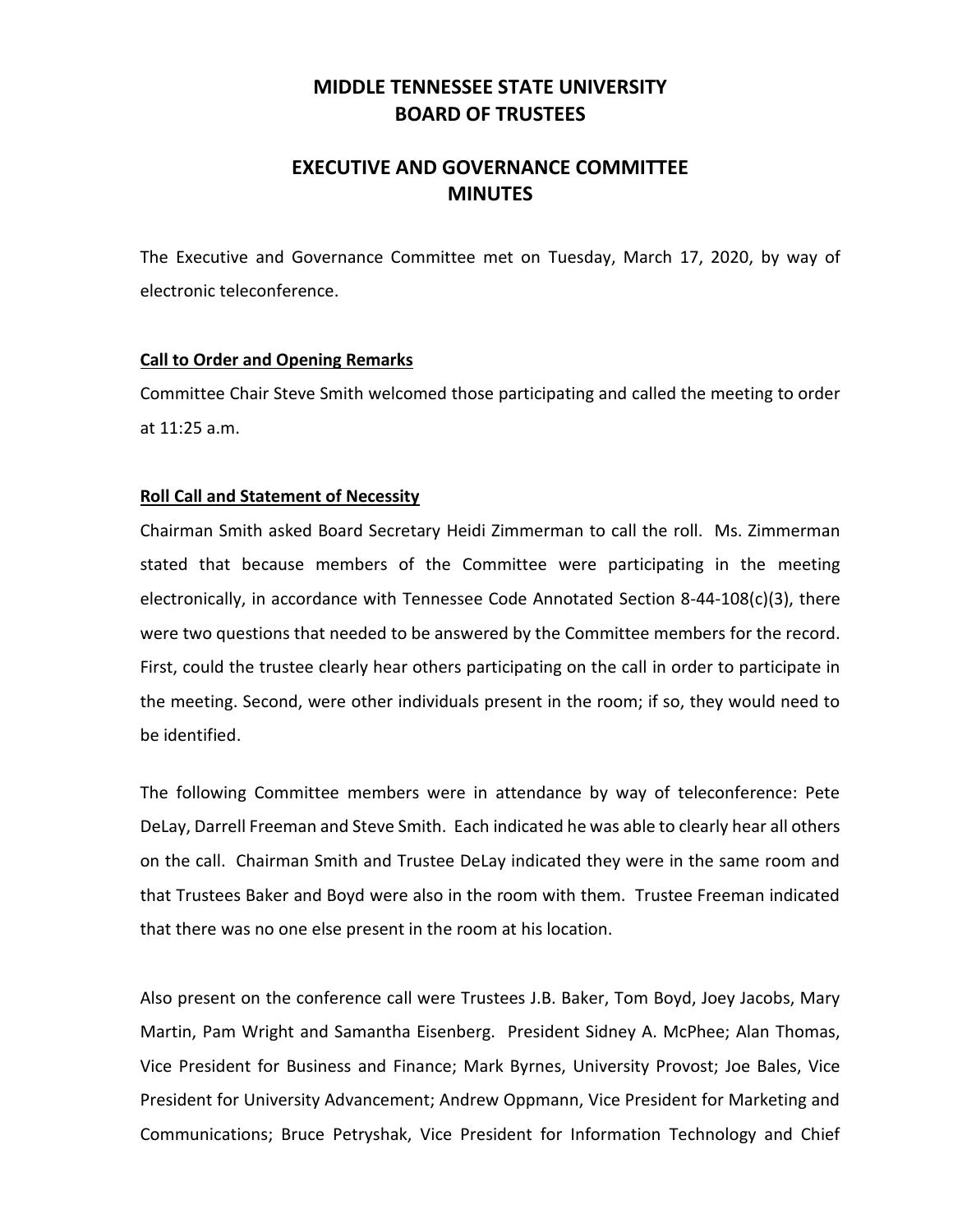Information Officer; Deb Sells, Vice President for Student Affairs and Vice Provost for Enrollment and Academic Success; Brenda Burkhart, Chief Audit Executive; Heidi Zimmerman, University Counsel and Board Secretary; and, Kim Edgar, Assistant to the President and Chief of Staff were also on the call.

Ms. Zimmerman stated that a quorum was not physically present, but that one would exist with inclusion of the Committee members participating electronically. In accordance with T.C.A. § 8-44-108(b)(2), in order to proceed without a physical quorum, the Committee was required to make a determination that necessity for the meeting existed. Ms. Zimmerman provided the following circumstances for the Committee's consideration to establish the necessity for holding the meeting:

- 1. The agenda included matters the Committee must consider and vote on in order to make recommendations to the Board of Trustees. These recommendations included matters regarding the institutional mission and mission profile; the President's evaluation and compensation; and, an additional Board of Trustees policy.
- 2. The Board of Trustees will meet on Tuesday, March 31.
- 3. It was necessary for the Committee to meet in order to consider these matters prior to the Board's next meeting.
- 4. Due to concerns related to exposure to the coronavirus, it was determined that the Committee meeting should be held electronically and, thus, there was not a physical quorum without electronic participation of Committee members.

Chairman Smith requested a motion and second be made concerning the necessity for the meeting. Trustee Freeman made the motion, which was seconded by Trustee DeLay. A roll call vote was taken. The vote was three (3) Ayes and zero (0) Nays; the motion establishing necessity for the meeting carried.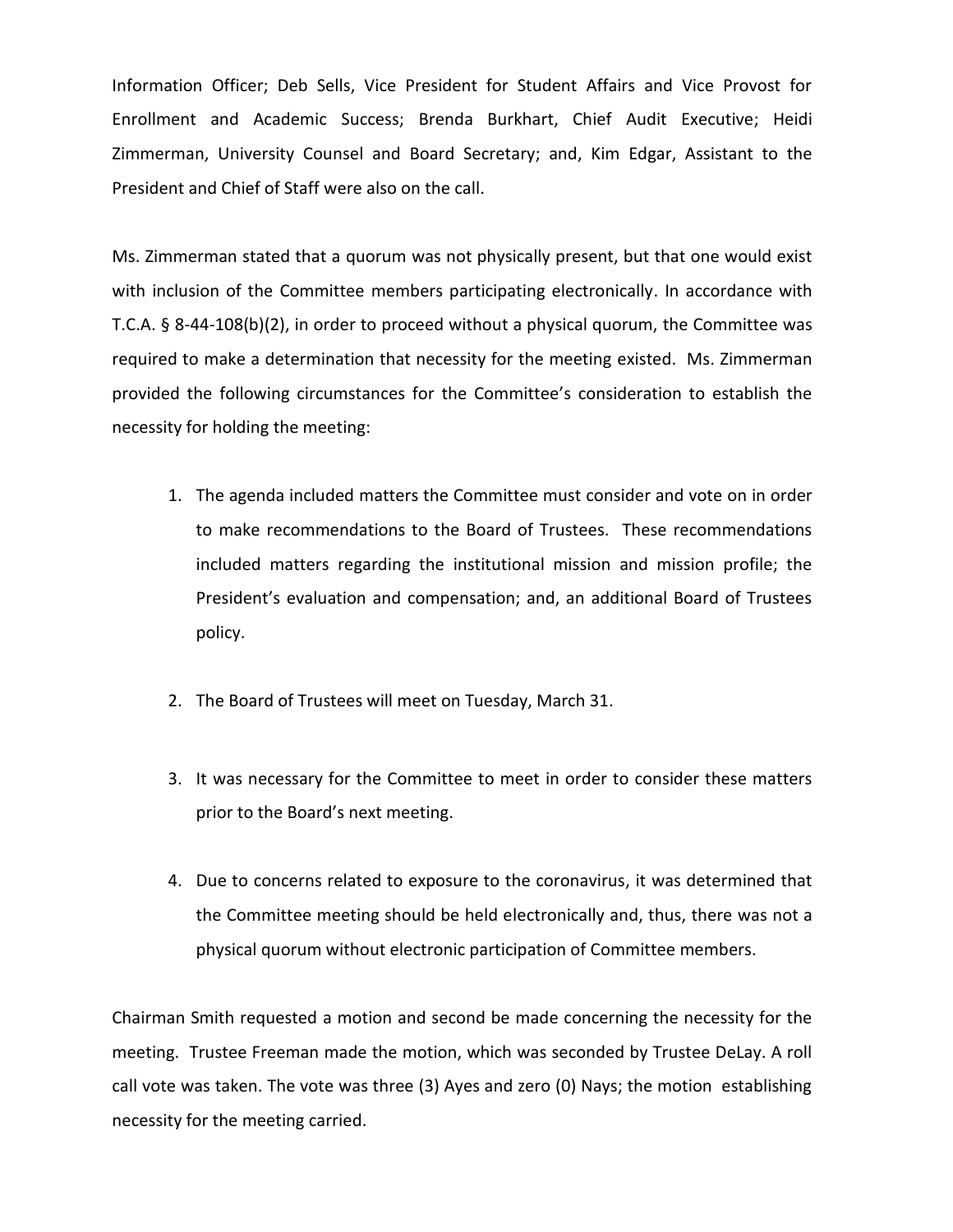#### **Approval of Minutes**

The first agenda item was approval of the minutes of the September 18, 2019, meeting of the Executive and Governance Committee. A motion was made by Trustee DeLay and seconded by Trustee Freeman, to approve the minutes. A roll call vote was taken and the motion to approve the minutes of the September 18, 2019 meeting of the Executive and Governance Committee passed unanimously.

#### **Institutional Mission/Mission Profile**

Dr. Mary Hoffschwelle made the presentation concerning the annual review of the institutional mission statement and mission profile. On February 21, 2020, the University Planning Committee reviewed the mission statement and mission profile. It recommended revisions to the vision statement based on comments made previously by one of the trustees asking that the statement be more visionary or future-looking. It recommended revisions to the mission profile with the major revision being the addition of the term "cross-disciplinary" to recognize the increasing number of academic programs that reach across departments and colleges. The document, with the recommended revisions, was then reviewed and approved by the President. Pursuant to T.C.A. § 49-8-101(d) the mission statement and profile must be submitted to THEC for review and approval.

A motion was made by Trustee DeLay, seconded by Trustee Freeman, to approve the institutional mission statement and mission profile. A roll call vote was taken and the motion was unanimously approved.

#### **President's Evaluation and Compensation**

Ms. Zimmerman stated for the record that Dr. McPhee and Kimberly Edgar left the room during this agenda item.

Chairman Smith stated that one of his responsibilities as chair is to work with the President on his self-evaluation and compensation. Chairman Smith sent copies of the self-evaluation to each Board member. Chairman Smith stated that the institution has had a good year and cited the Princeton Review, athletic graduation success, and enrollment and graduation. He